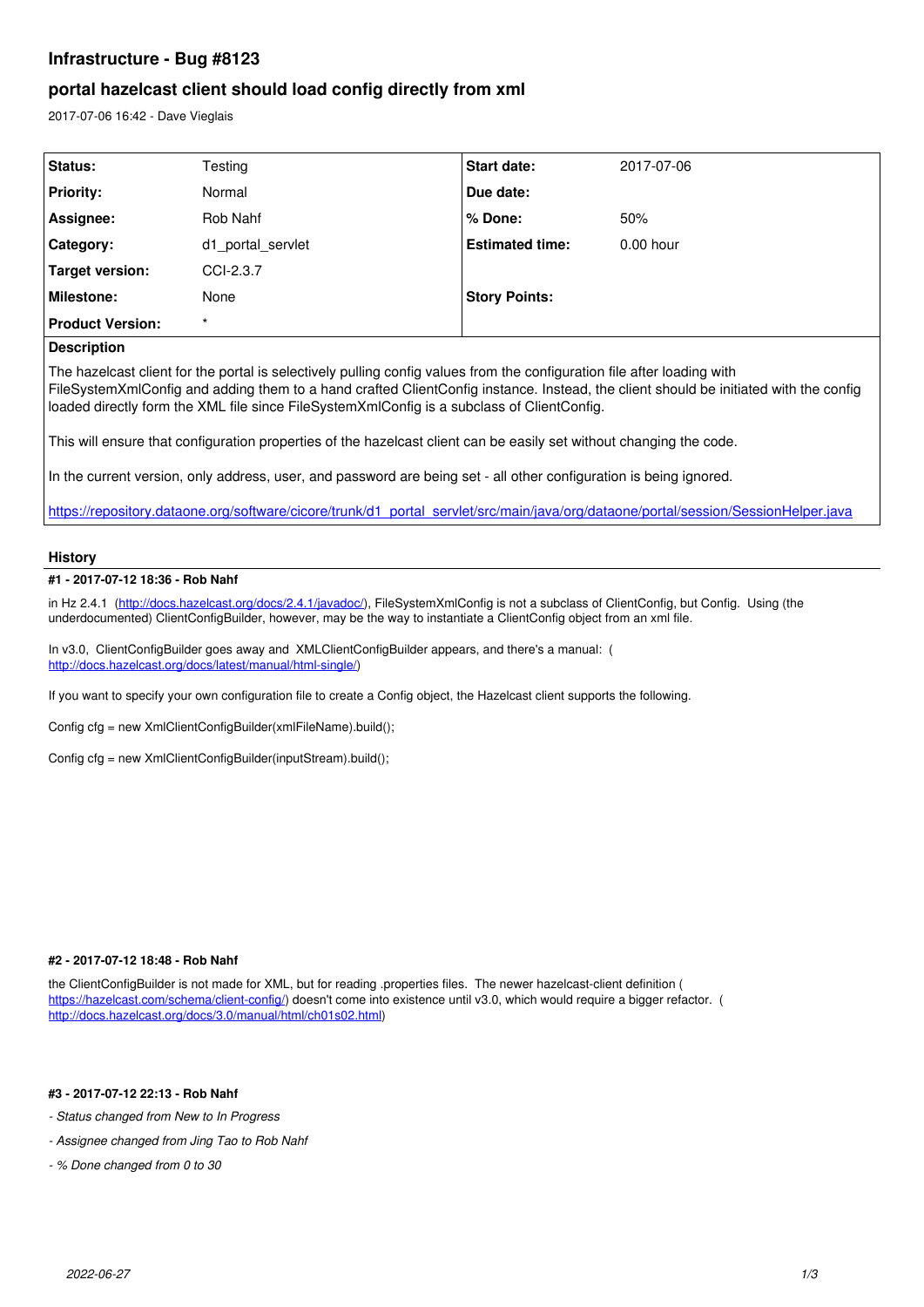### **#4 - 2017-07-17 19:36 - Rob Nahf**

From dave, the issue was discovered while trying to deal with failed client reconnects. So the issue is making sure Hz 2.x has enough power to deal with these issues. Documentation about the client config properties is limited, but I found the 2.4 source code: <https://github.com/hazelcast/hazelcast/blob/maintenance-2.x/hazelcast-client/src/main/java/com/hazelcast/client/ClientConfigBuilder.java>

#### public class ClientConfigBuilder {

private static final ILogger logger = Logger.getLogger(ClientConfigBuilder.class.getName());

```
public final static String GROUP_NAME = "hazelcast.client.group.name";
public final static String GROUP_PASS = "hazelcast.client.group.pass";
public final static String CONNECTION_TIMEOUT = "hazelcast.client.connection.timeout";
public final static String CONNECTION_ATTEMPT_LIMIT = "hazelcast.client.connection.attempts.limit";
public final static String RECONNECTION_TIMEOUT = "hazelcast.client.reconnection.timeout";
public final static String RECONNECTION_ATTEMPT_LIMIT = "hazelcast.client.reconnection.attempts.limit";
public final static String SHUFFLE_ADDRESSES = "hazelcast.client.shuffle.addresses";
public final static String UPDATE_AUTOMATIC = "hazelcast.client.update.automatic";
public final static String ADDRESSES = "hazelcast.client.addresses";
```
#### So this is what we have to work with - looks like enough.

The hazelcast-client.xml file is in cn-buildout/dataone-cn-portal, so we will need to change this file formal from XML to simple .properties file, and make it available for d1\_portal\_servlet.

### Below are the defaults:

#### public class ClientConfig {

```
private GroupConfig groupConfig = new GroupConfig();
private final List<InetSocketAddress> addressList = new ArrayList<InetSocketAddress>(10);
private Credentials credentials;
private int connectionTimeout = 30000;
private int initialConnectionAttemptLimit = 1;
private int reconnectionAttemptLimit = 1;
private int reConnectionTimeOut = 5000;
private boolean shuffle = false;
private boolean updateAutomatic = true;
private SocketInterceptor socketInterceptor = null;
```